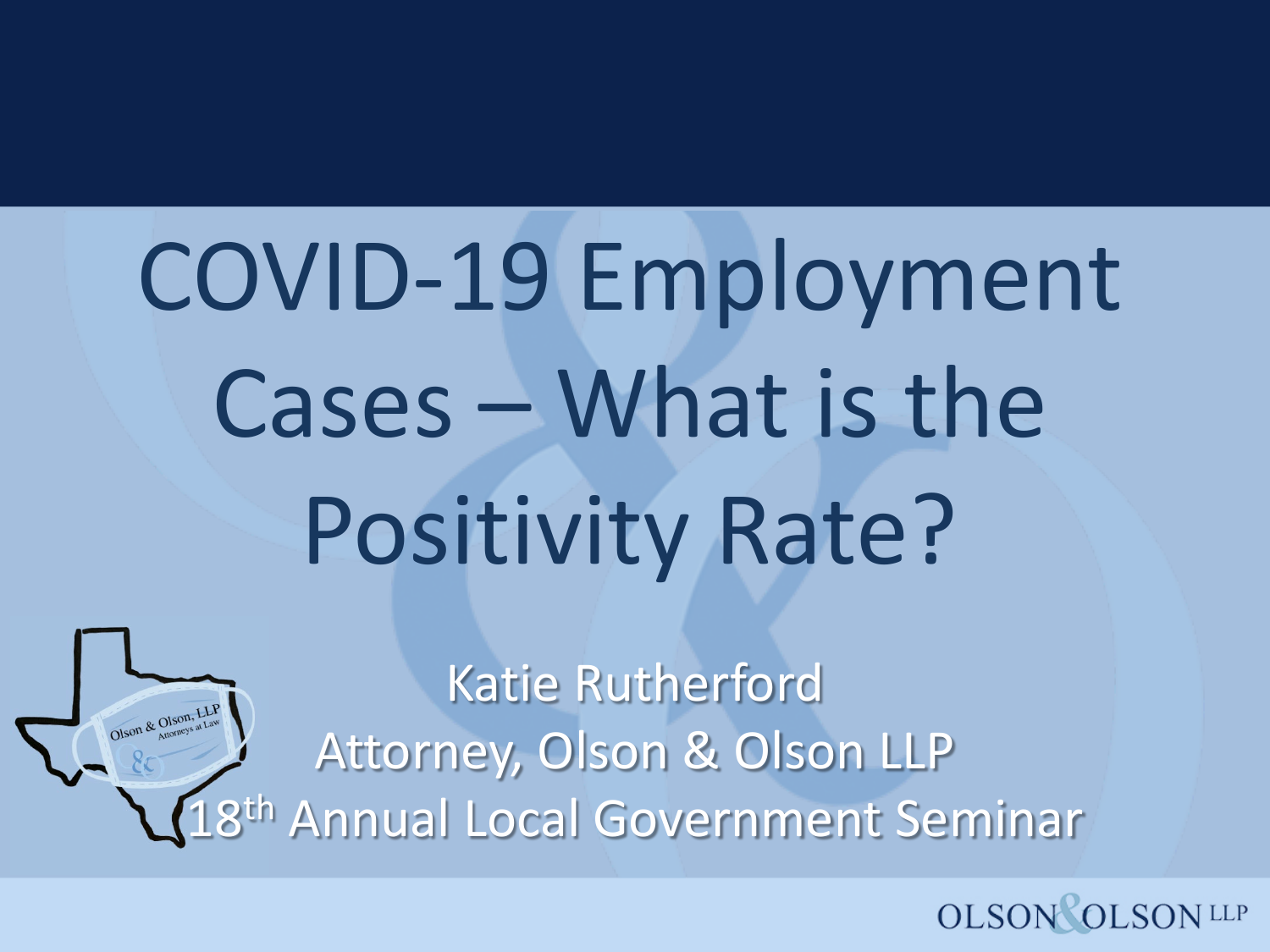#### COVID-19 Employment Cases Positivity Rate

• I could explain it this way….



sensitivity, recall, hit rate, or true positive rate (TPR)  $TPR = \frac{TP}{P} = \frac{TP}{TP + FN} = 1 - FNR$ specificity, selectivity or true negative rate (TNR)  $\text{TNR} = \frac{\text{TN}}{\text{N}} = \frac{\text{TN}}{\text{TN} + \text{FP}} = 1 - \text{FPR}$ precision or positive predictive value (PPV)  $PPV = \frac{TP}{TP + FP} = 1 - FDR$ negative predictive value (NPV)  $NPV = \frac{TN}{TN + FN} = 1 - FOR$ miss rate or false negative rate (FNR)  $\text{FNR} = \frac{\text{FN}}{\text{P}} = \frac{\text{FN}}{\text{FN} + \text{TP}} = 1 - \text{TPR}$ fall-out or false positive rate (FPR)  $\text{FPR} = \frac{\text{FP}}{\text{N}} = \frac{\text{FP}}{\text{FP} + \text{TN}} = 1 - \text{TNR}$ false discovery rate (FDR)  $FDR = \frac{FP}{FP + TP} = 1 - PPV$ false omission rate (FOR)  $\text{FOR} = \frac{\text{FN}}{\text{FN} + \text{TN}} = 1 - \text{NPV}$ Threat score (TS) or Critical Success Index (CSI)  $TP$  $TS = \frac{11}{TP + FN + FP}$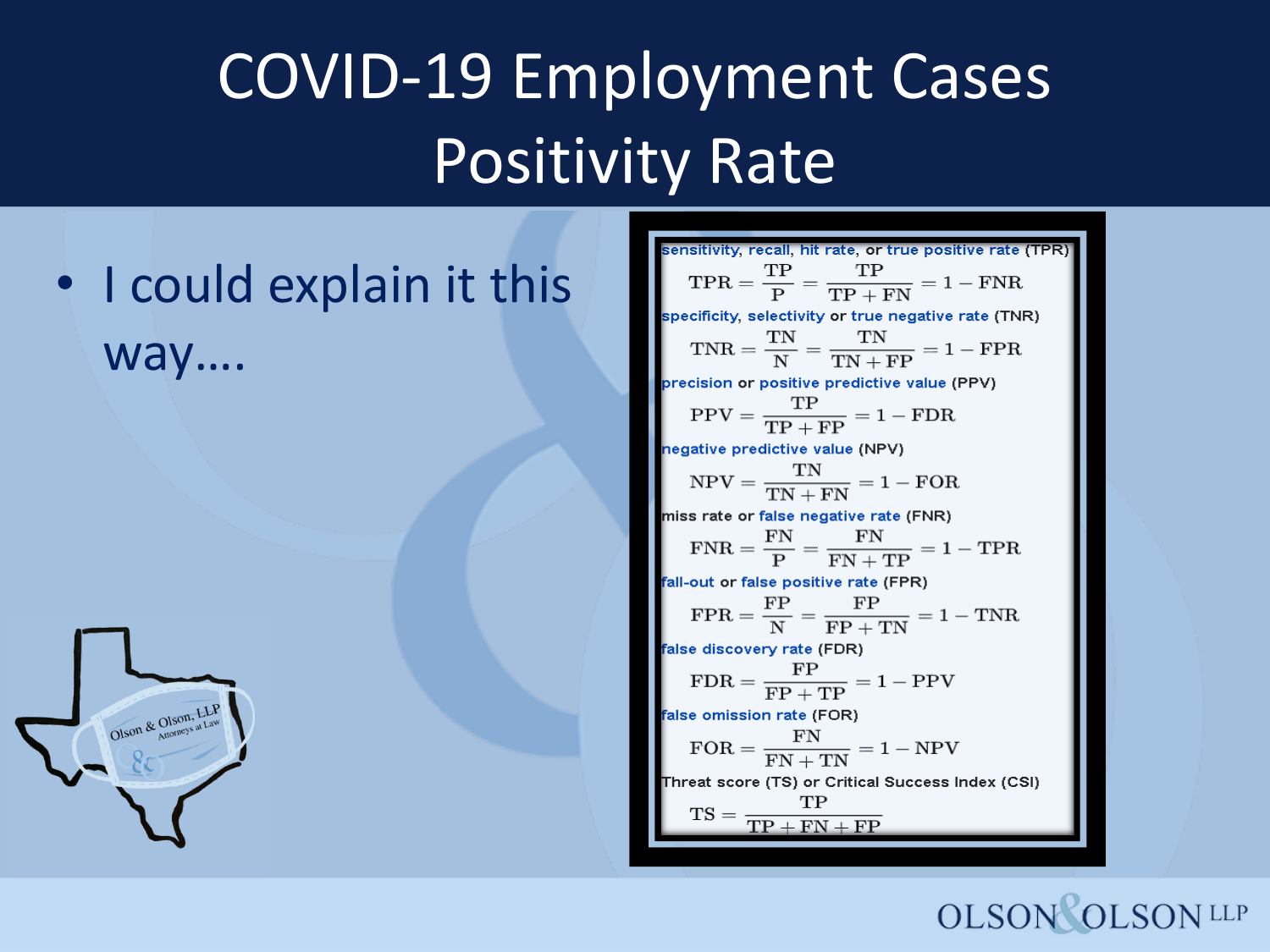#### But instead, I have found this RANDOM cast of characters

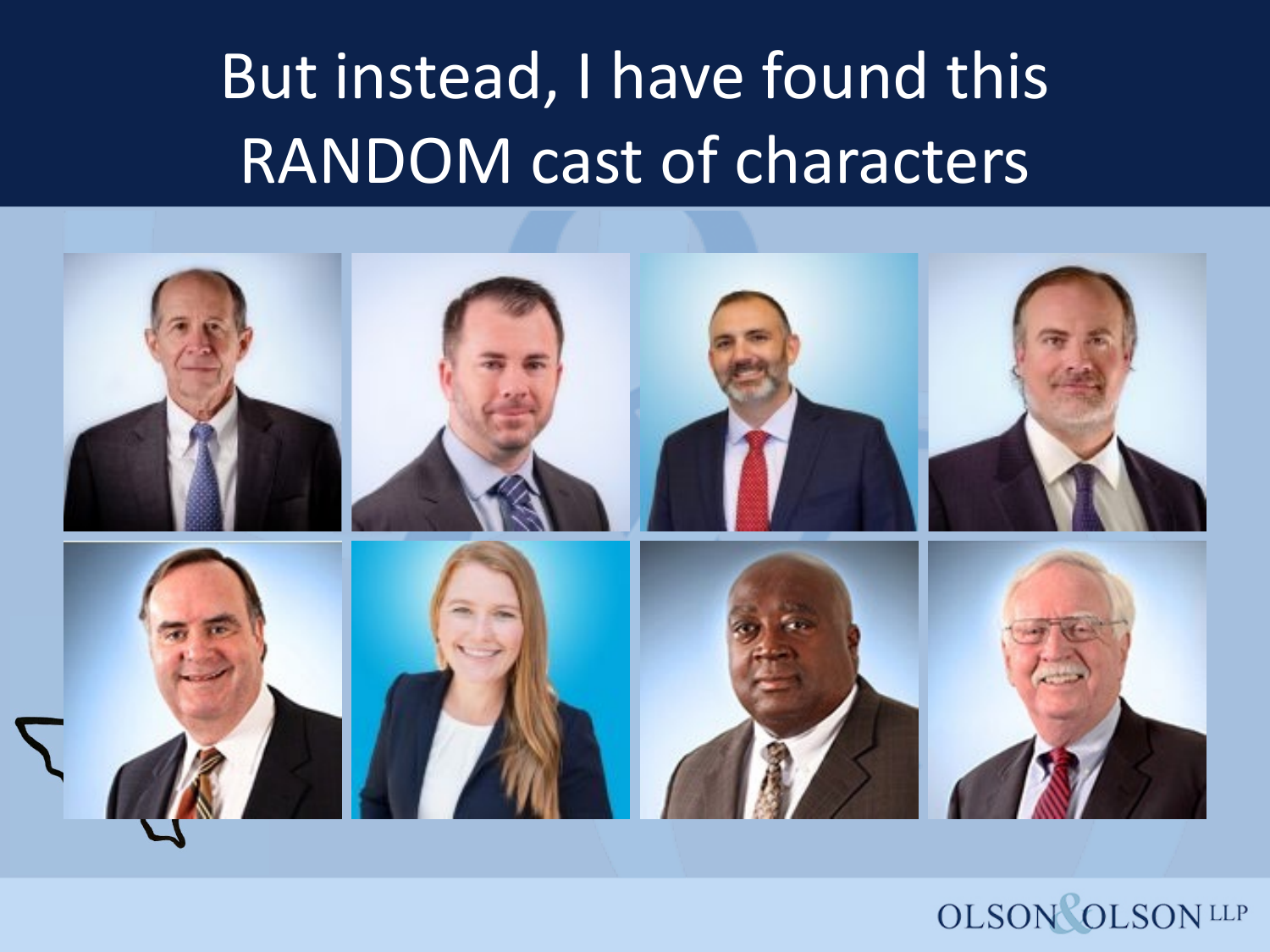Since ADA claims are the most common…. What is the ADA?

• Americans with Disabilities Act

Olson & Olson, LL

- Prohibits discrimination against individuals with a disability
- Disability defined as "a physical or mental impairment that substantially limits one or more major life activities"

*Is COVID-19 a "disability"?*

**OLSO**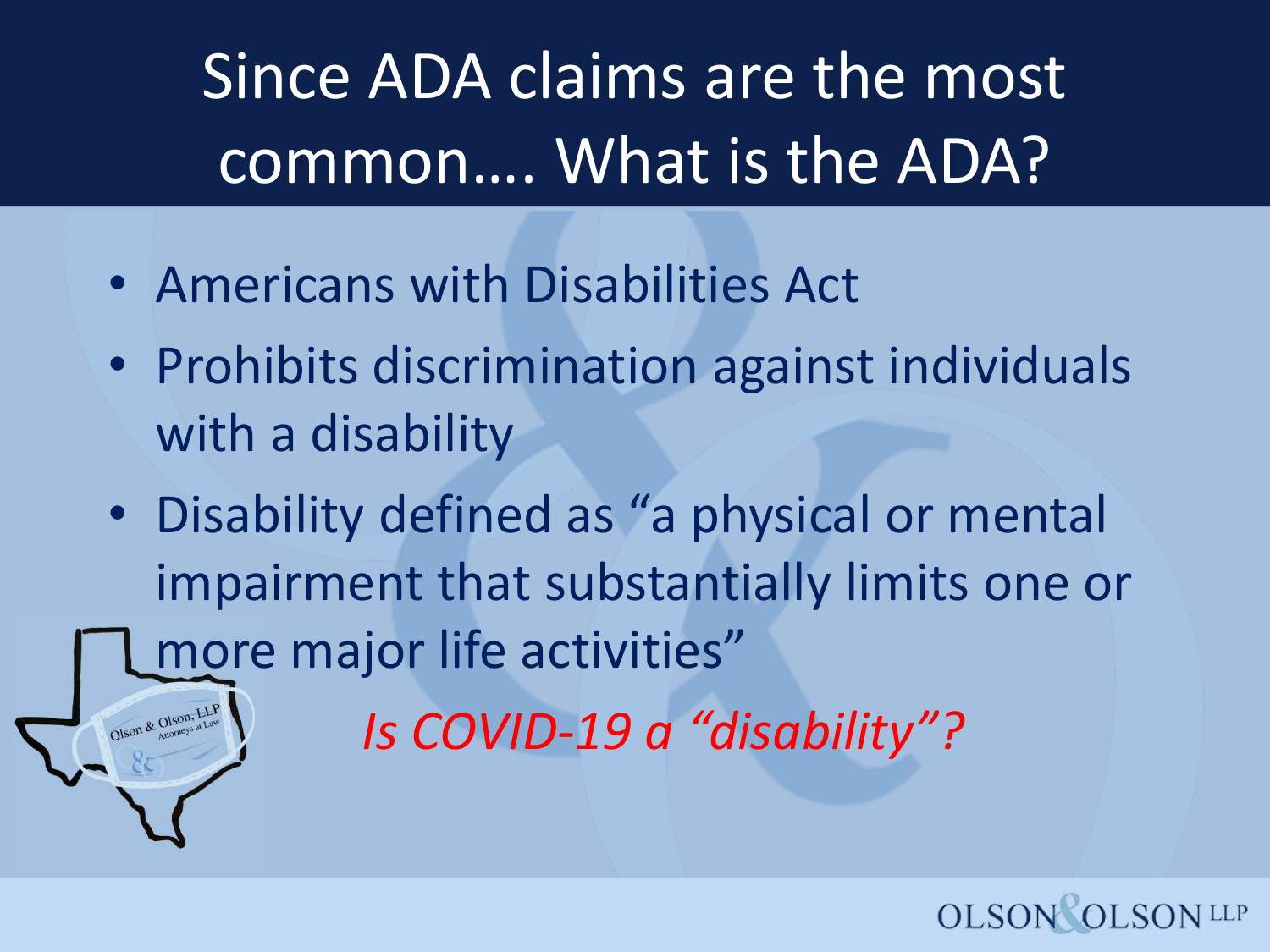#### Protected under the ADA?





- This is Bart.
- Bart was diagnosed with COVID-19.
- Bart received supplemental oxygen for breathing difficulties.
- Bart now has shortness of breath, associated fatigue, and other virusrelated effects that last, or are expected to last several months. Does Bart have a disability?

**OLSO**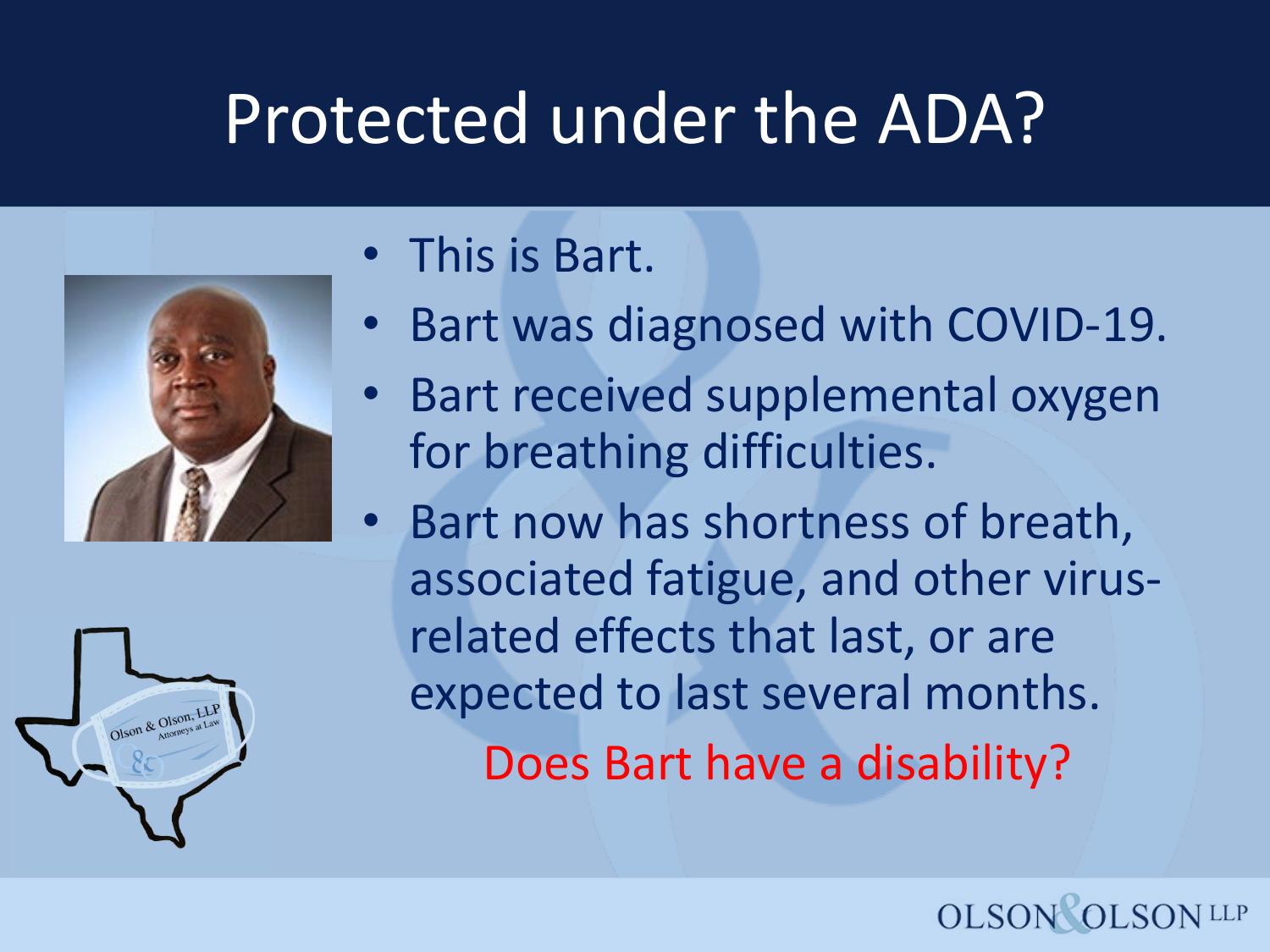#### Protected under the ADA?

- This is Lorne
- Lorne is diagnosed with COVID-19.
- Lorne is asymptomatic. Does Lorne have a disability?



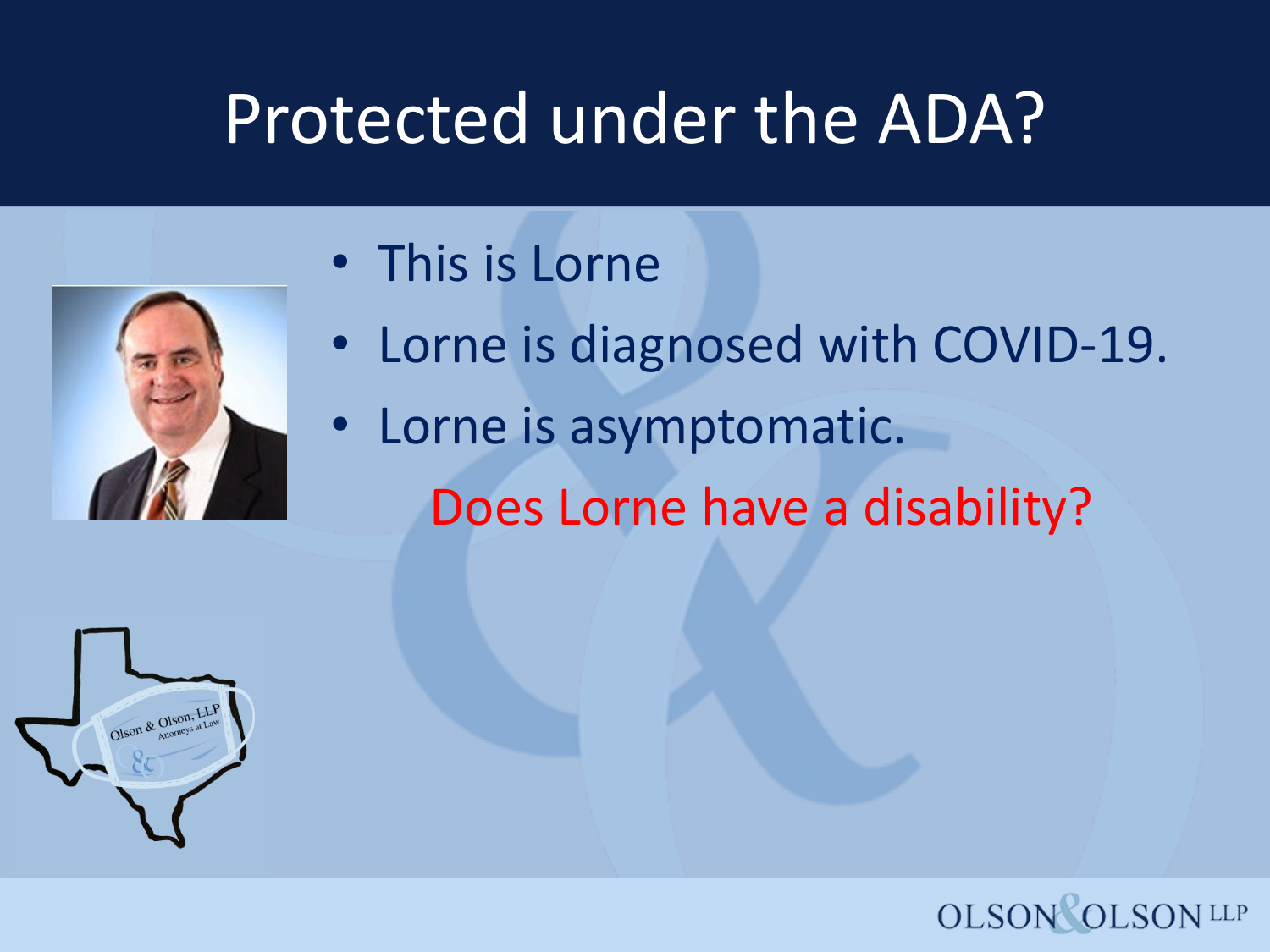#### *Peeples v. Clinical Support Options*, 3:20-cv-30144-KAR (D. Mass. Sep. 16, 2020).



- This is Davenport.
- Davenport has moderate asthma.
- Davenport has not been diagnosed with COVID-19.
- Davenport's doctor says that he has a higher risk of severe health problems from COVID-19.

Does Davenport have a disability?

**OLSON** 

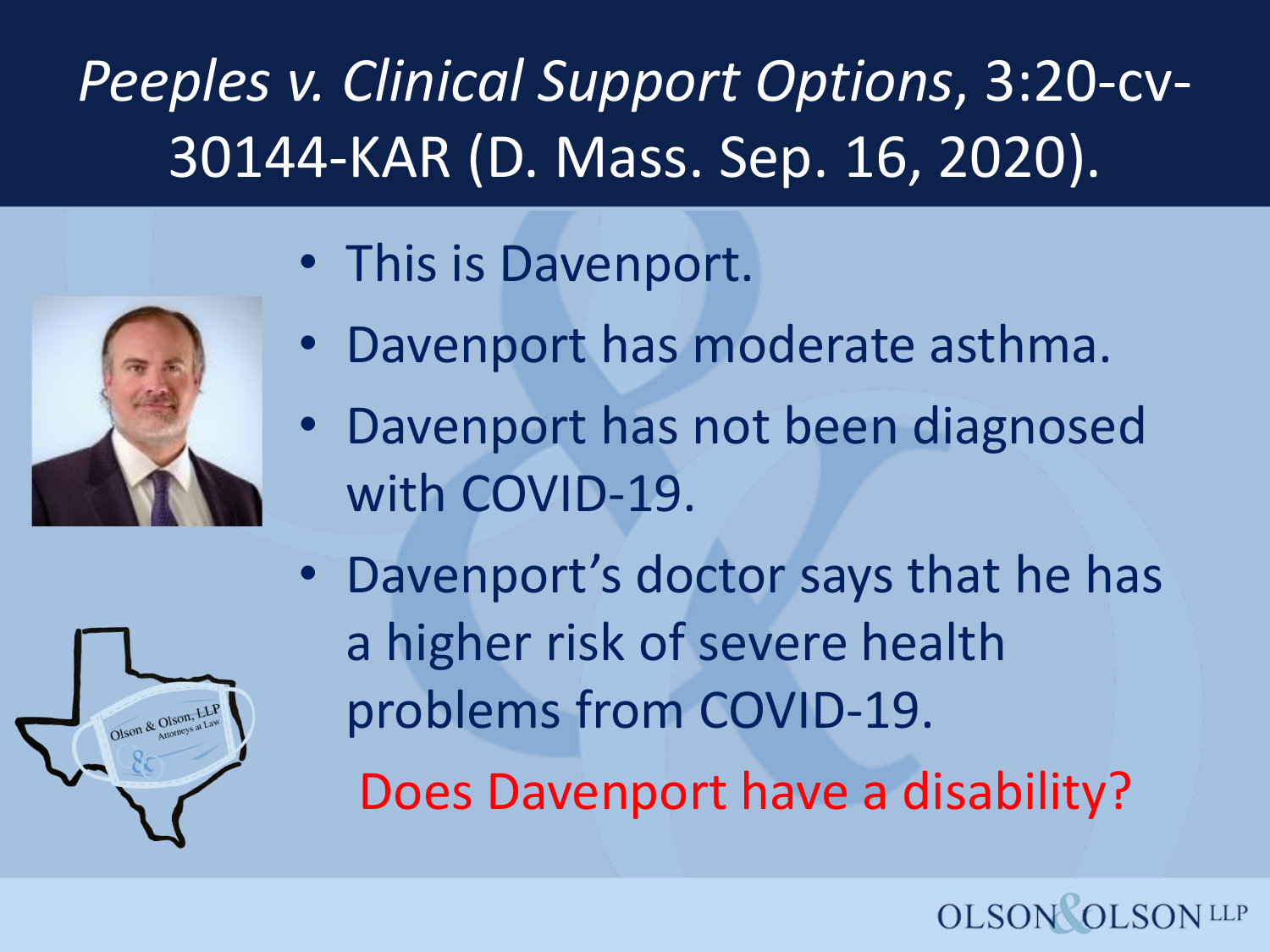### Protected under the ADA?

• This is Dustin.



- Dustin is diagnosed with COVID-19.
- Dustin experiences congestion, sore throat, fever, headaches, and gastrointestinal discomfort.

Does Dustin have a disability?

**OLSON** 

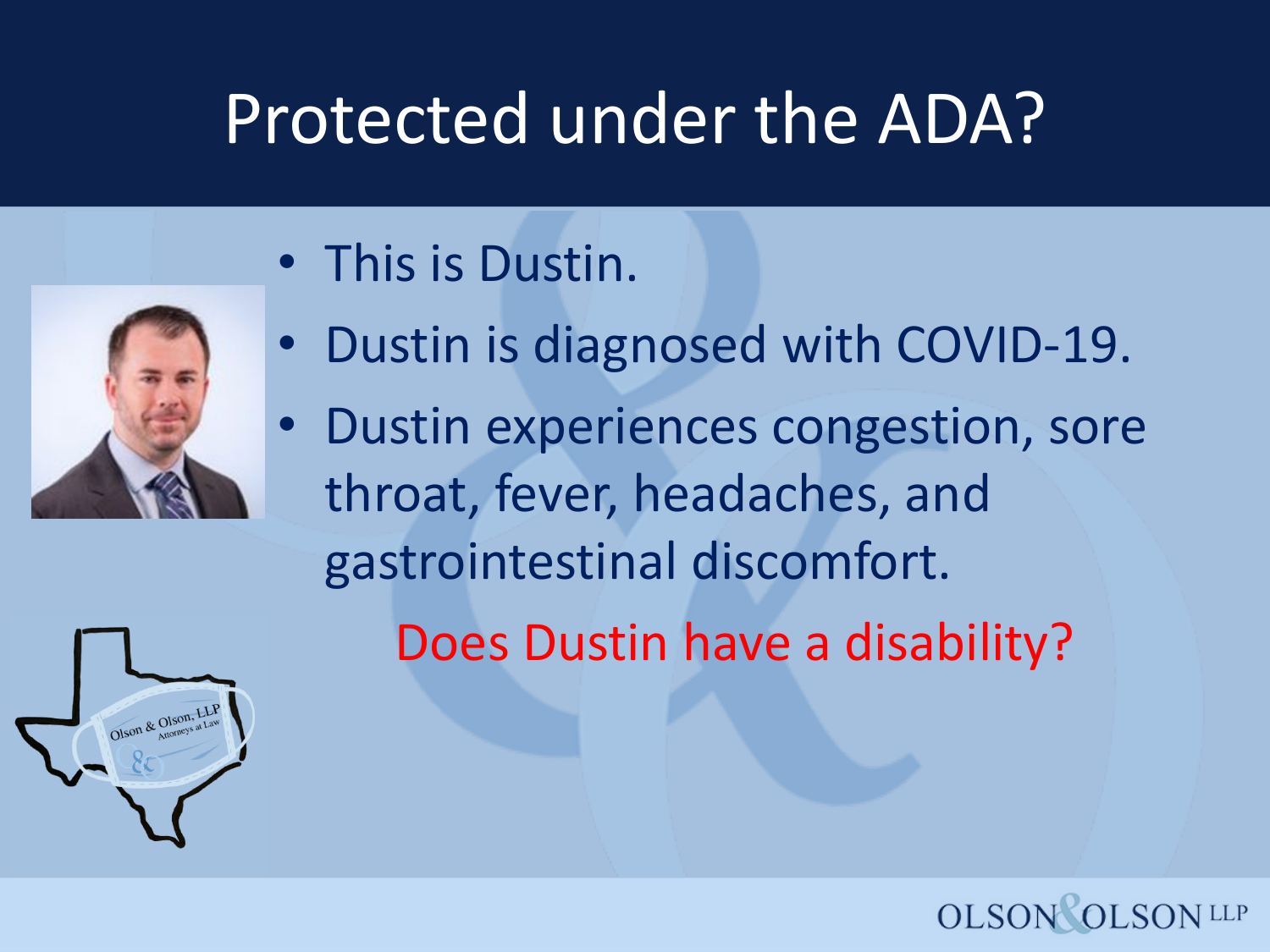# *Parker v. Cenlar FSB*, No. CV 20-02175, 2021 WL 22828 (E.D. Pa. Jan. 4, 2021).

• This is Brenden.



- Brenden is Dustin's roommate.
- Remember: Dustin is diagnosed with COVID-19.
- Brenden has been exposed to COVID-19.

Does Brenden have a disability?

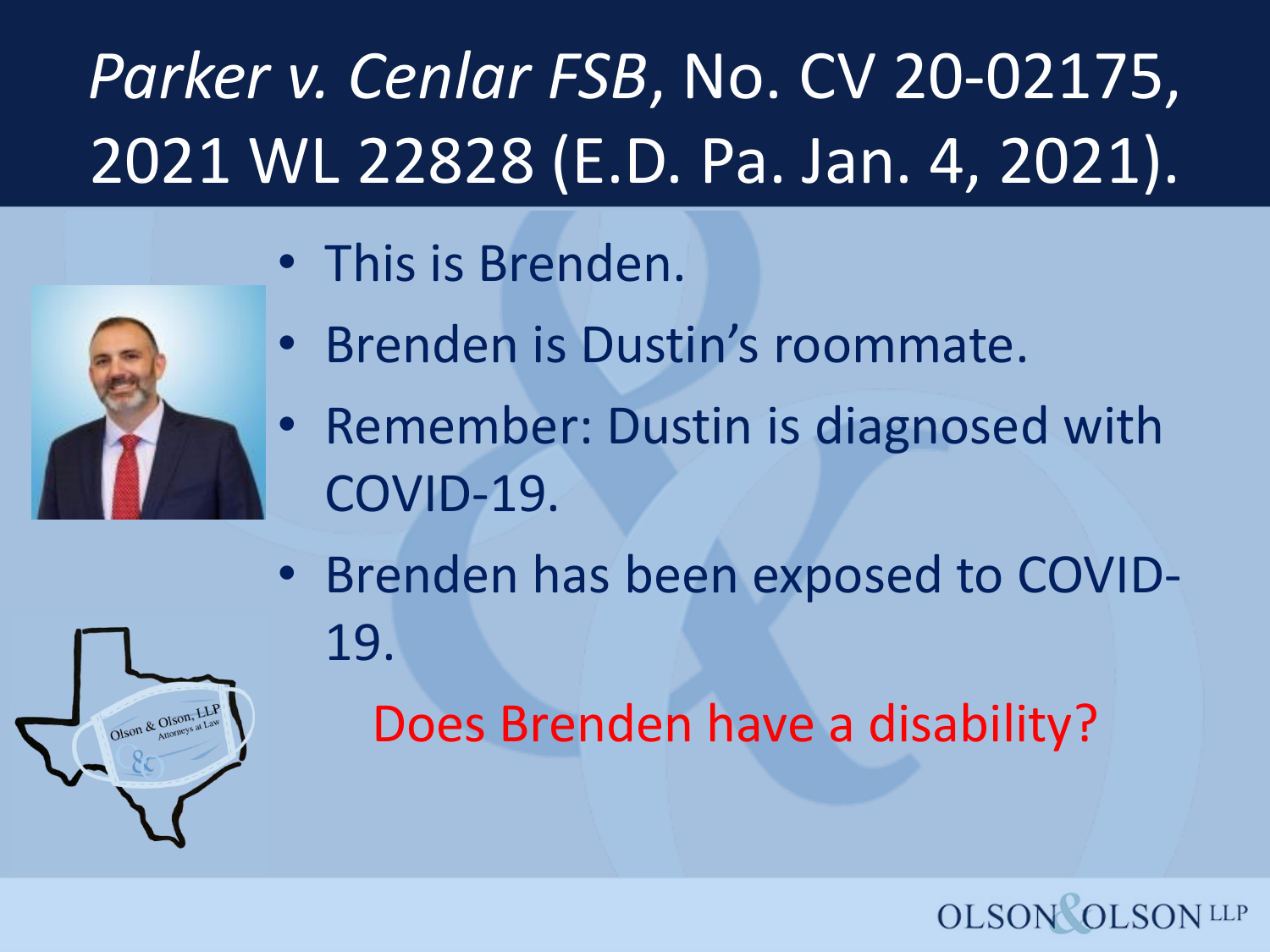#### *Matias v. Terrapin House, Inc.*, No. 5:21-CV-02288, 2021 WL 4206759 (E.D. Pa. Sept. 16, 2021)



- This is Babs.
- Babs texts her supervisor that she is feeling ill and had lost her sense of taste and smell.
- Babs is diagnosed with COVID-19. Does Babs have a disability?



• Babs is terminated because she is "not a good fit."

Does Babs have a claim under the ADA?

#### **OLSON**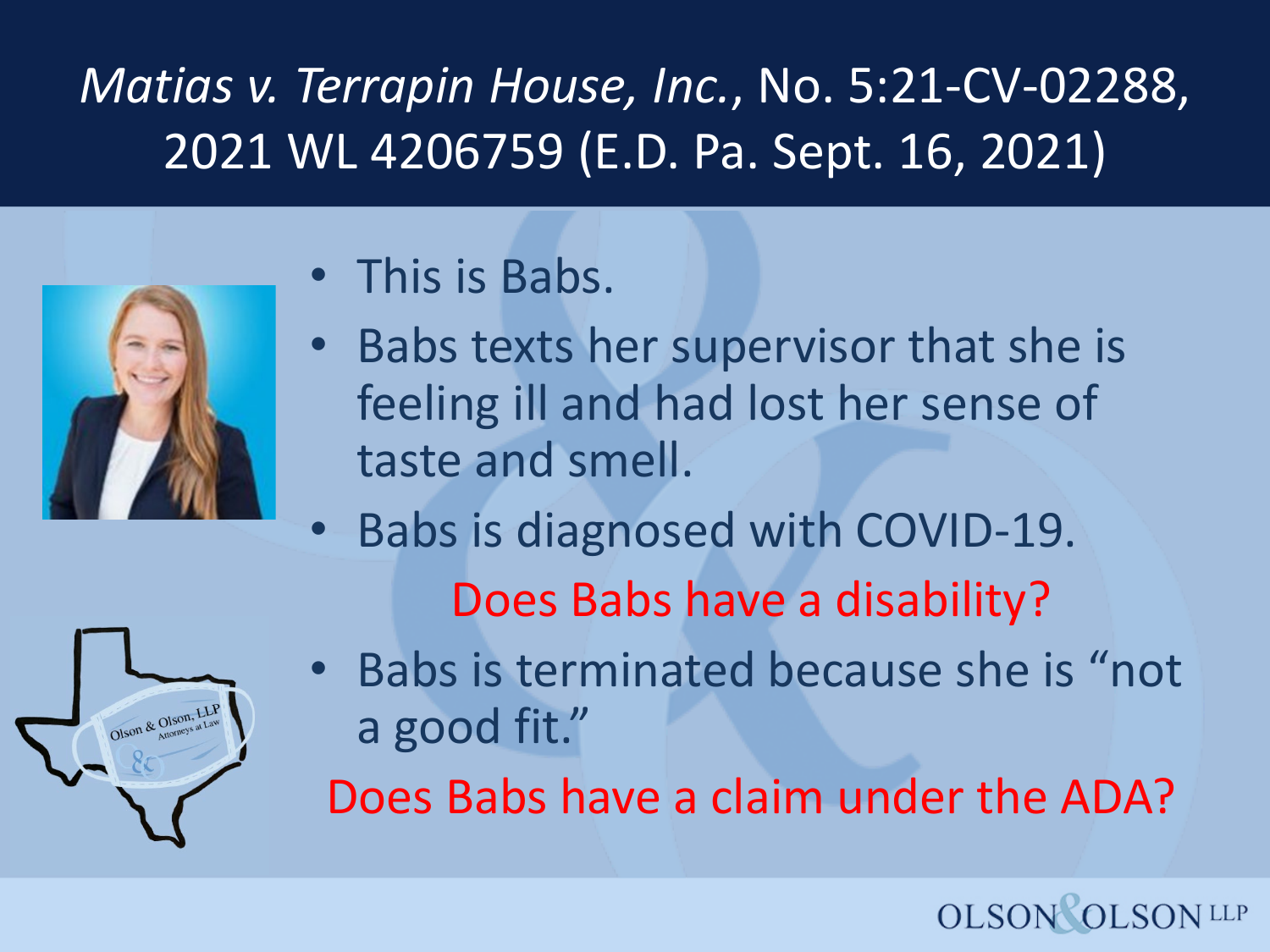### Courts are relying heavily on Administrative Guidance





ARIAN ARABERVICES.

Olson & Olson, LLF

- What You Should Know About COVID-19 and the ADA, the Rehabilitation Act, and Other EEO Laws
- Guidance on "Long COVID" as a Disability Under the ADA, Section 504, and Section 1557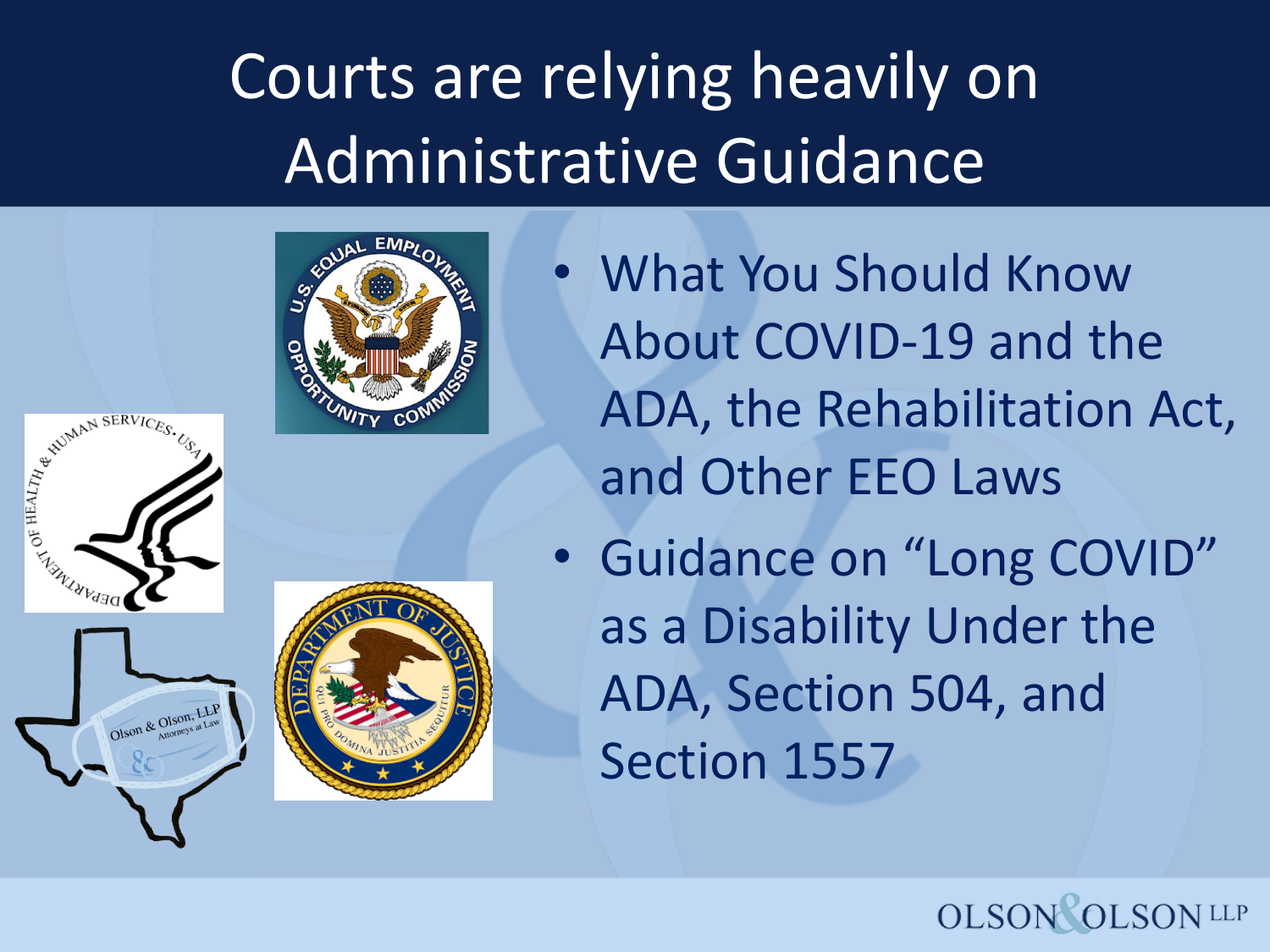#### Back to the ADA

- The ADA requires an employer to provide a reasonable accommodation unless it poses an undue hardship.
- Requires an interactive process.

*How does COVID-19 fit in?*



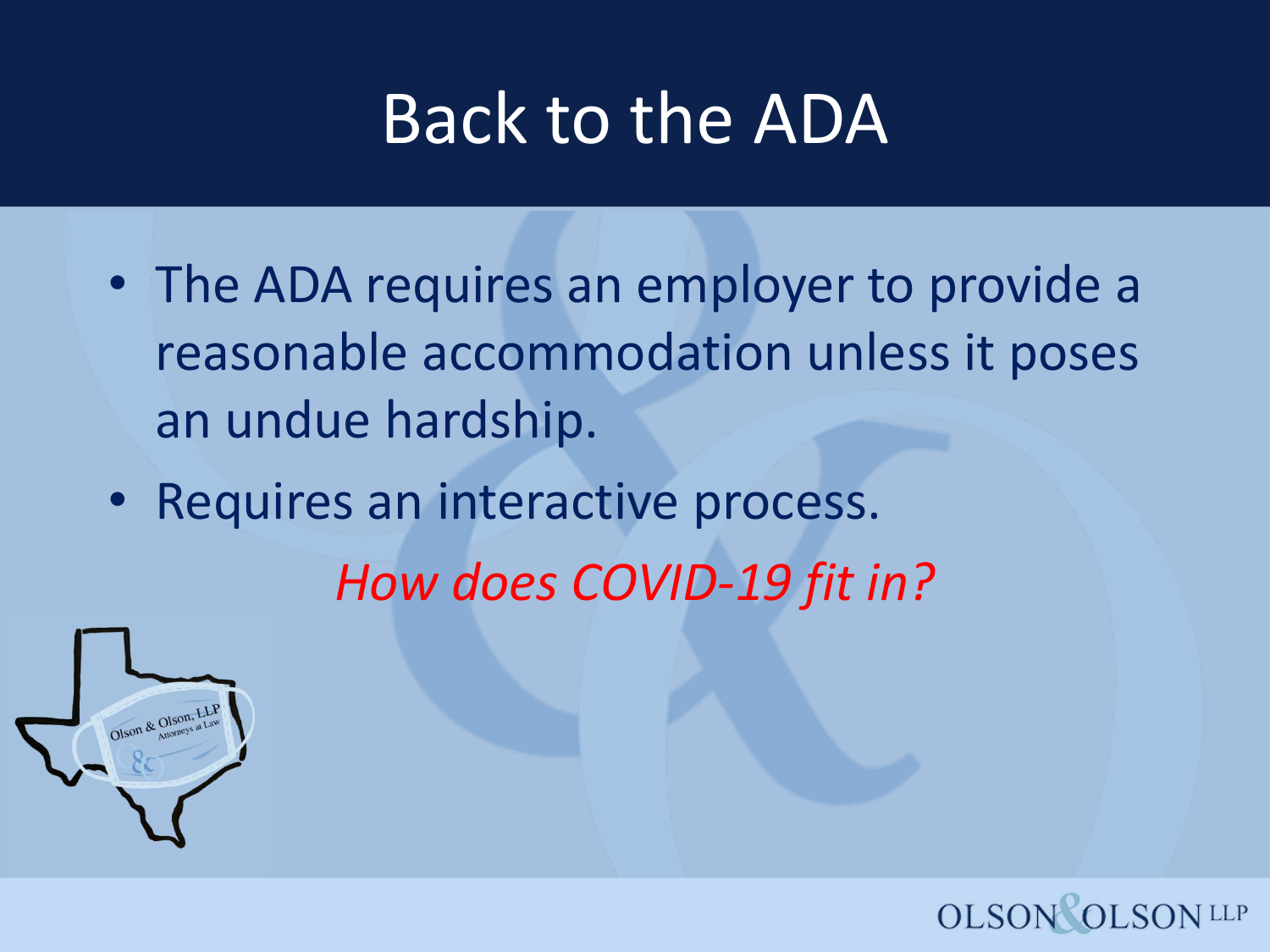#### *Peeples v. Clinical Support Options*, 3:20-cv-30144-KAR (D. Mass. Sep. 16, 2020).

- Remember Davenport with moderate asthma?
	- Davenport's employer says "all managers get back to work"
	- Davenport asks to continue telework.
	- Employer says no, here are some masks.

Does Davenport have a claim under the ADA?

**OLSON** 



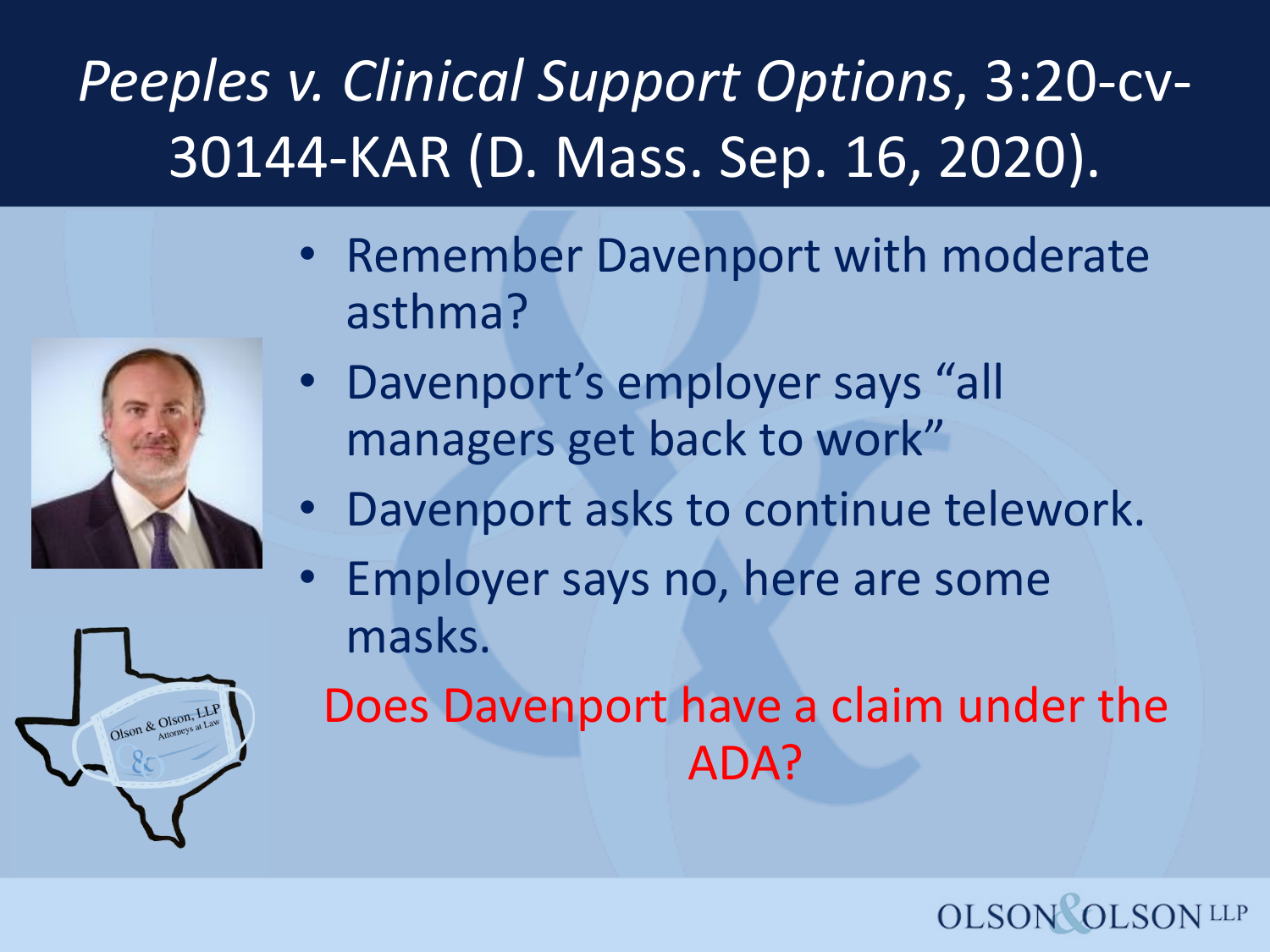#### *EEOC v. ISS Facility Services, Inc.,* No. 1:21- CV-3708 (N.D. Ga. 2021), filed 9/7/21



- This is Scott and Charlie.
- Scott has COPD and hypertension.
- Scott and Charlie's employer says "return to work."
- Charlie gets to continue telework.
- Scott asks to continue telework 2 days per week. YOU'RE FIRED! UH OH…

**OLSON**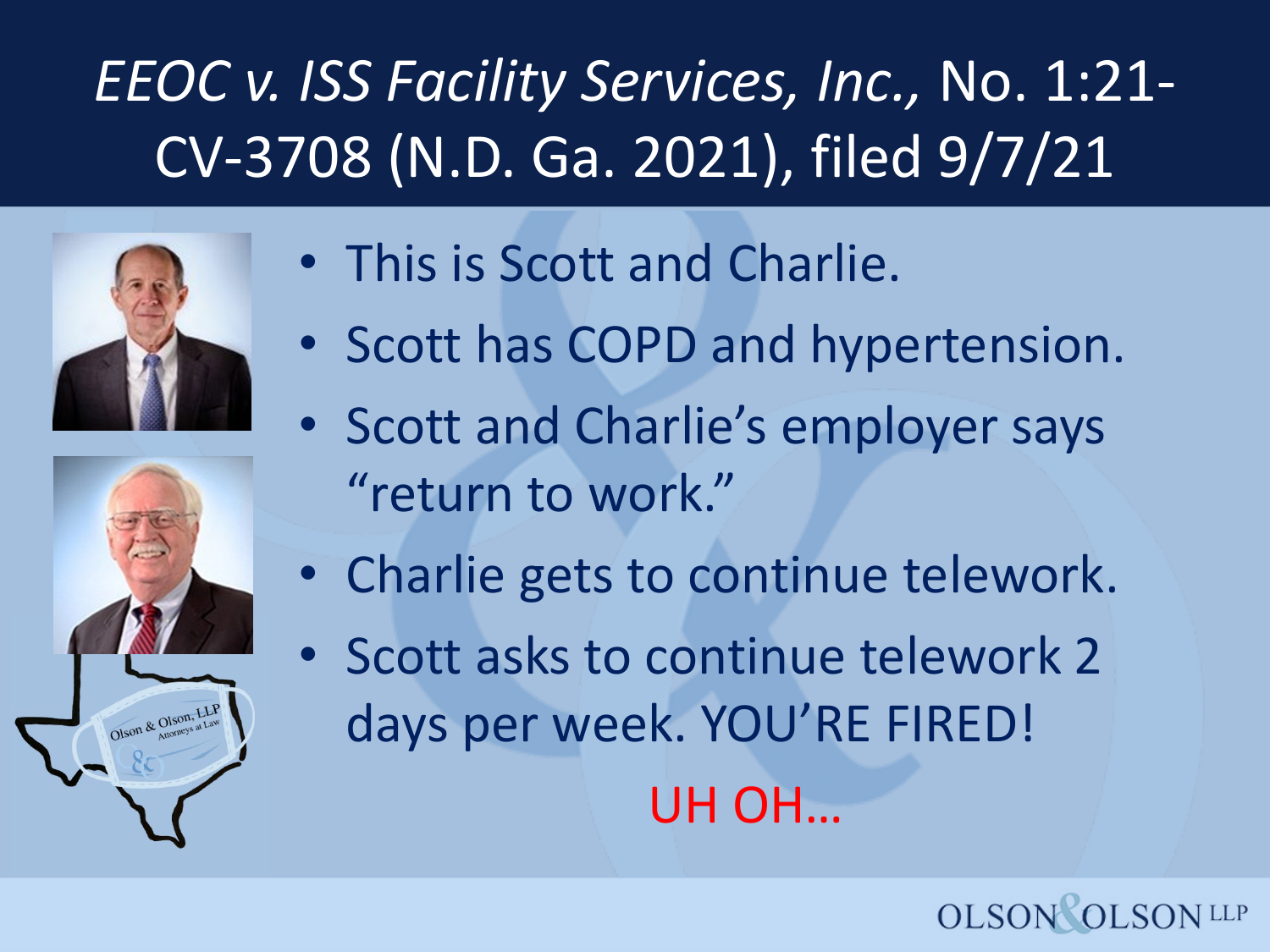#### *EEOC v. ISS Facility Services, Inc.,* No. 1:21- CV-3708 (N.D. Ga. 2021), filed 9/7/21

- First ADA accommodation suit filed by the EEOC
- I sure hope the defendant has a good attorney…





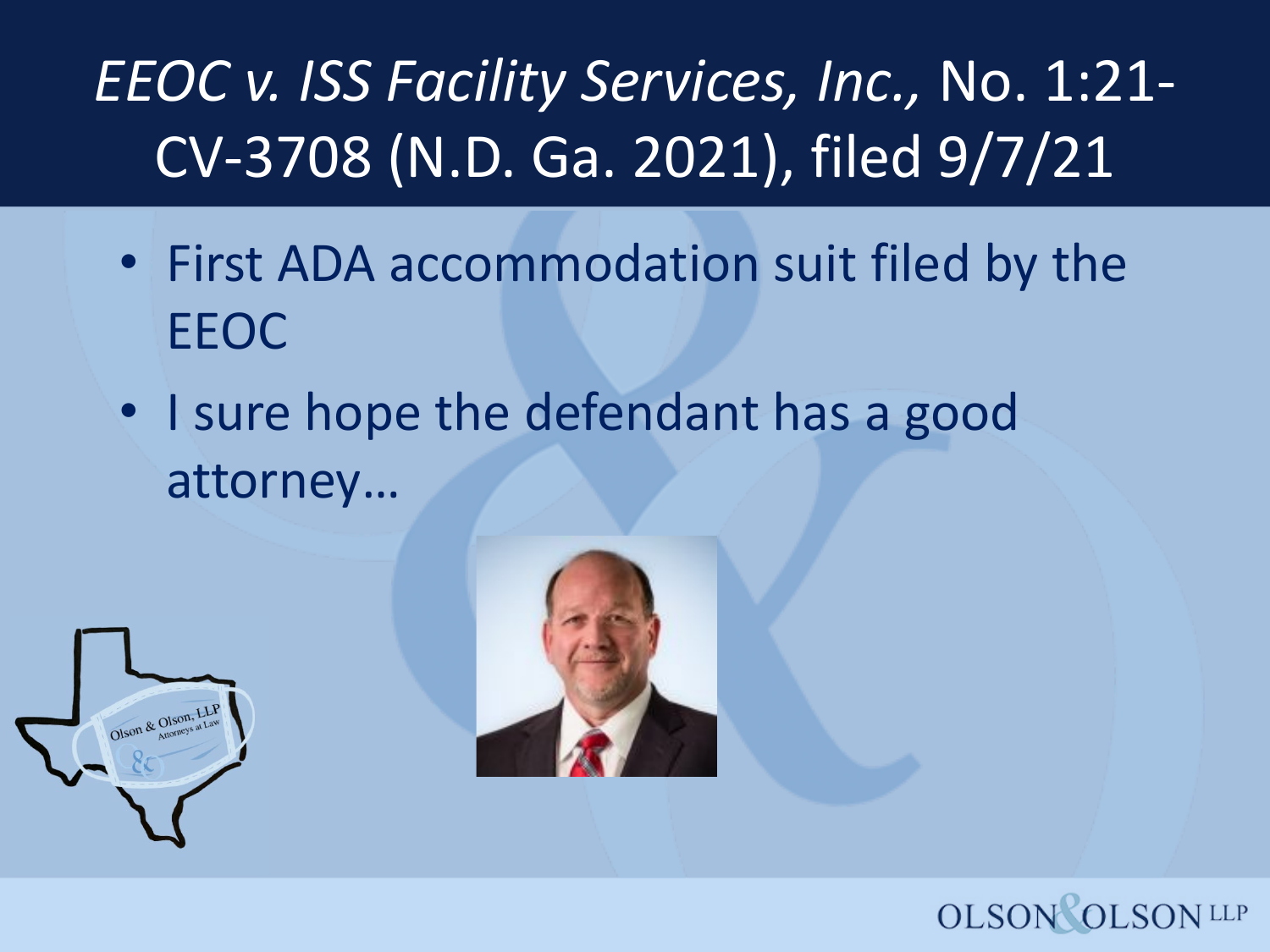#### Lessons from these cases?

• COVID-19 may be a disability under the ADA

**OLSON** 

- Long COVID and "regarded as" claims
- Watch for administrative guidance
- Telework may be a reasonable accommodation under the ADA
	- Treat employees equally

on & Olson, I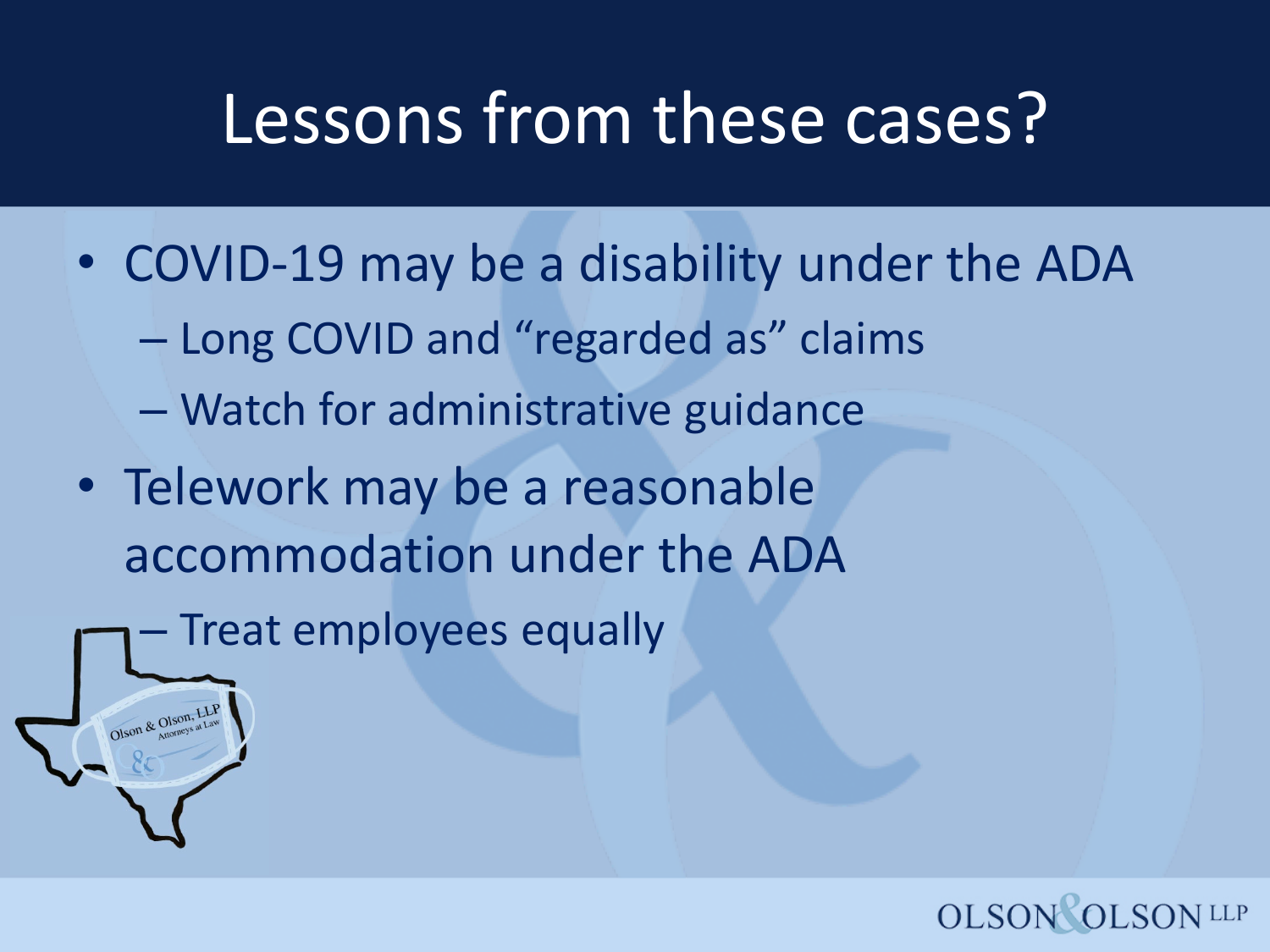## Thank you,





#### Katie Rutherford E: Krutherford@olsonllp.com P: (713) 533-3898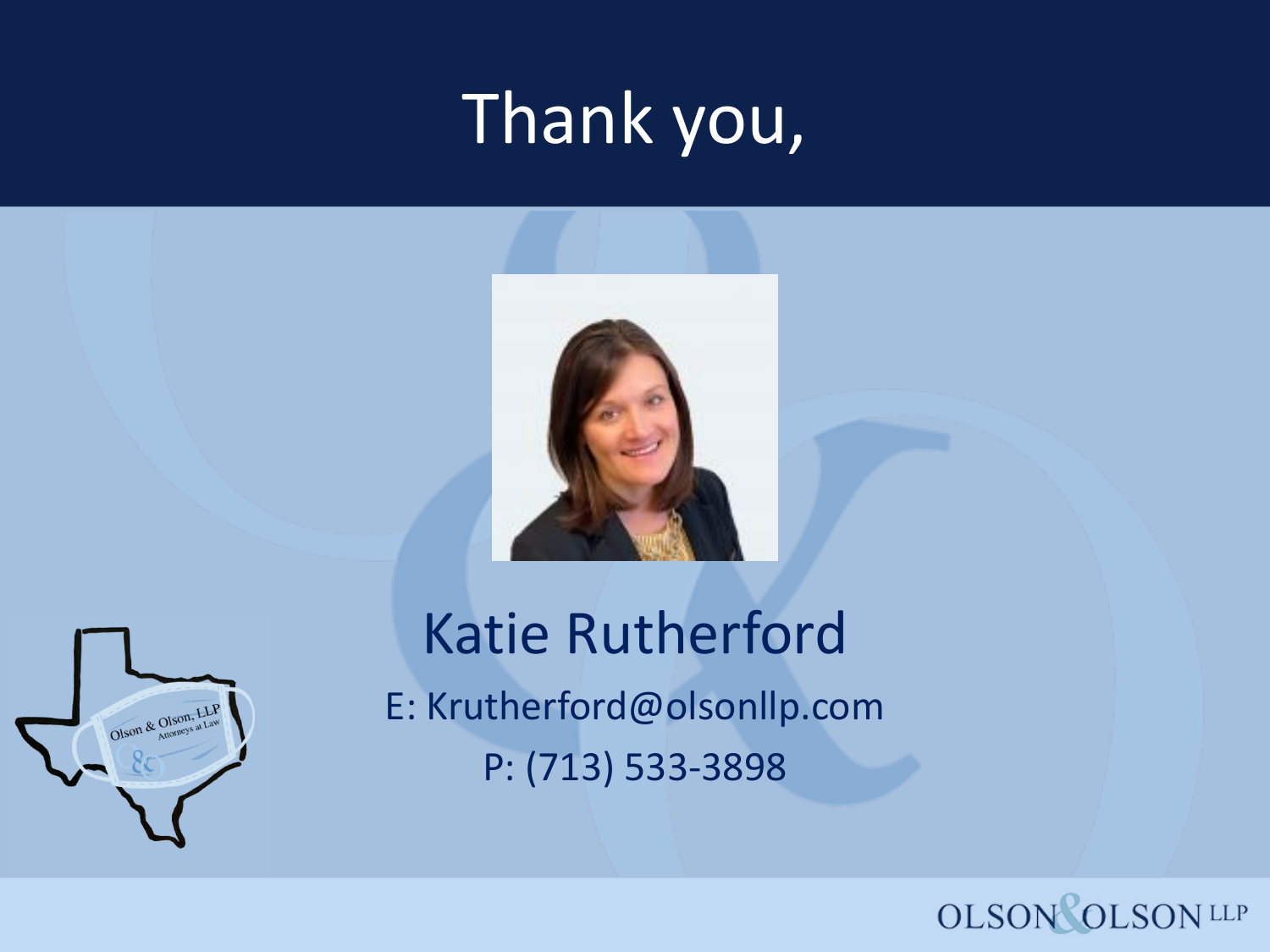#### Telework: Pre-2020

• "most jobs require the kind of teamwork, personal interaction, and supervision that simply cannot be had in a home office situation."

– *EEOC v. Ford Motor Co.*, 782 F.3d 753 (6th Cir. 2015).

- One's attendance at work is a "rather common-sense idea."
	- *Semper v. Provident St. Vincent Med. Ctr.,* 675 F.3d 1233 (9th Cir. 2012).

**OLSO**